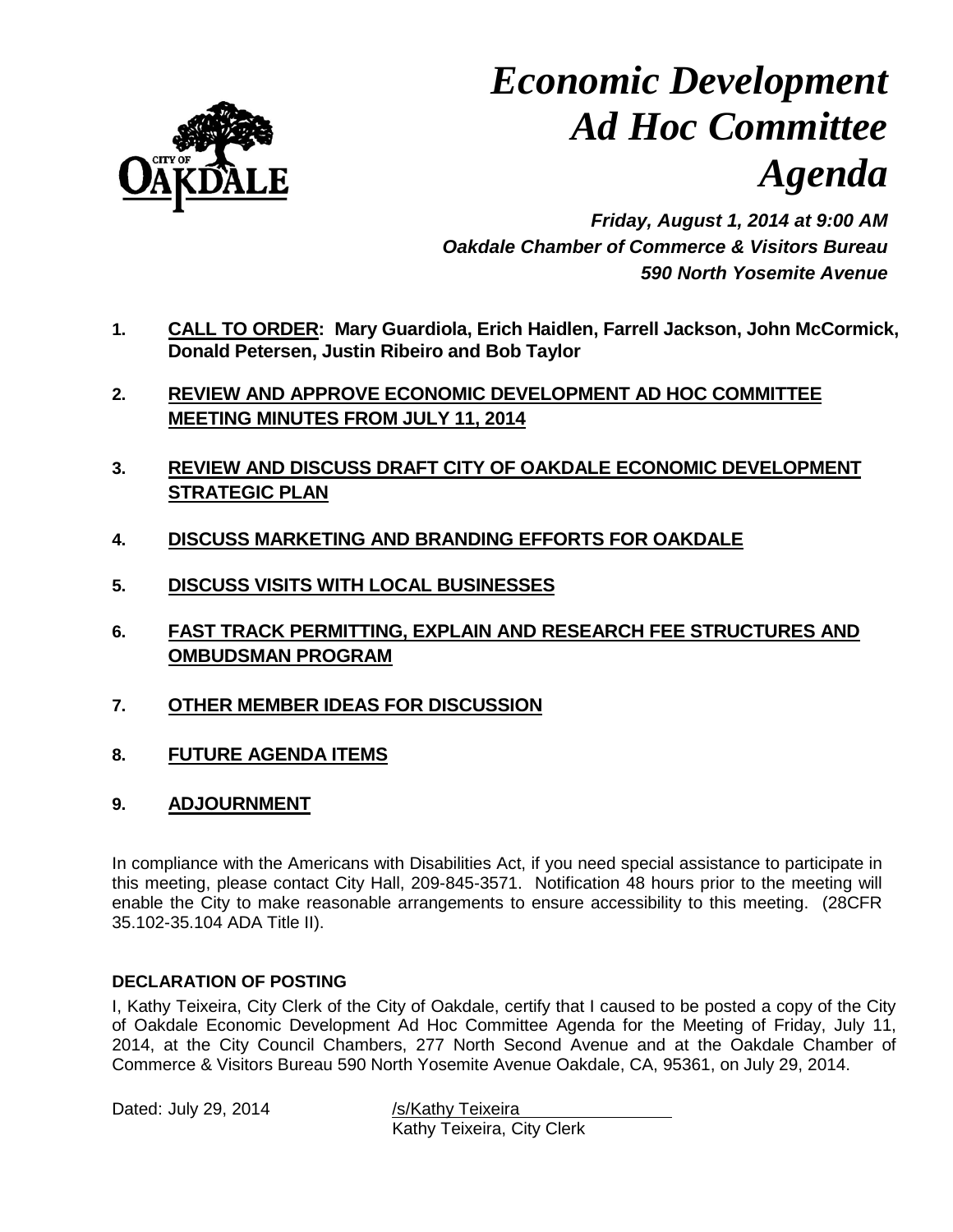

# *Economic Development Ad Hoc Committee Minutes*

*Friday, July 11, 2014 at 9:00 AM Oakdale Chamber of Commerce & Visitors Bureau 590 North Yosemite Avenue*

## **1. CALL TO ORDER:** 9:00 am

Members Present: Mary Guardiola, Erich Haidlen, Farrell Jackson, John McCormick, Justin Ribeiro and Bob Taylor (arrived at 9:29 a.m.)

Members Absent: Donald Peterson

## **2. REVIEW AND APPROVE ECONOMIC DEVELOPMENT COMMITTEE MEETING MINUTES FROM JUNE 6, 2014**

**MOTION**: To approve the above-referenced minutes. Moved: John McCormick Second: Erich Haidlen Approved: (6-0)

# **3. REVIEW AND DISCUSS DRAFT CITY OF OAKDALE ECONOMIC DEVELOPMENT STRATEGIC PLAN**

## **a. Steven Ames, Alliance Senior Vice-President and Director of Economic Development, on facilitation of strategic planning development.**

Steven Ames, introduced himself to the Committee and stated he is eager to work with the Committee to help determine Strategic Plan goals, develop infrastructure and keep existing development.

The Committee discussed options on; Permit Fee Structure, Fee waivers, Fast Track Permitting, Incentive Program, Longevity return from a prospective businesses, Encourage Positive Exposure and the need for an Ombudsman for permit/application processing.

**CONSENSUS**: This is the right direction and Don Peterson along with the Committee and will be working with the Alliance to develop these goals.

# **4. DISCUSS MARKETING AND BRANDING EFFORTS FOR OAKDALE**

City Manager Bryan Whitemyer stated we are waiting for formal notes from Roger Brookes. Also noted was there are a few different groups working on similar tasks and we need to remember to all work together.